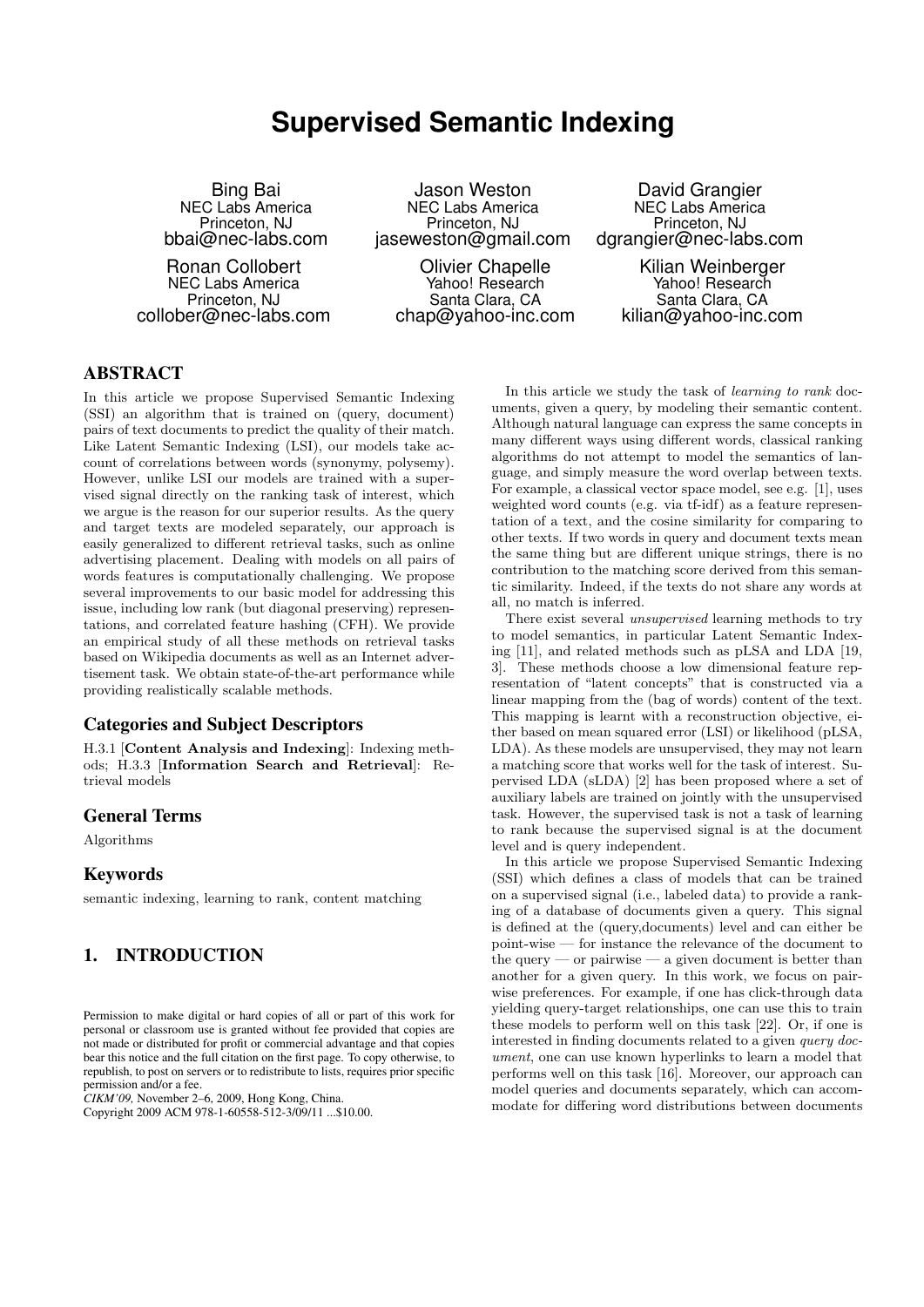and queries. This might be important in cases like matching advertisements to web pages where the two distributions are different, and a good match does not necessarily have overlapping words.

Learning to rank as a supervised task is not a new subject, however most methods and models have typically relied on optimizing over only a few hand-constructed features, e.g. based on existing vector space models such as tf-idf, the title, URL, PageRank and other information, see e.g. [22, 5]. Our work is orthogonal to those works, as it presents a way of learning a model for query and target texts by considering features generated by all pairs of words between the two texts. The difficulty here is that such feature spaces are very large and we present several models that deal with memory, speed and capacity control issues. In particular we propose constraints on our model that are diagonal preserving but otherwise low rank and a technique of hashing features (sharing weights) based on their correlation, called correlated feature hashing (CFH). In fact, both our proposed methods can be used in conjunction with other features and methods explored in previous work for further gains.

We show experimentally on retrieval tasks developed from Wikipedia that our method strongly outperforms word-feature based models such as tf-idf vector space models, LSI and other baselines on document-document and query-document tasks. Finally, we give results on an Internet advertising task using proprietary data from an online advertising company.

The rest of this article is as follows. In Section 2 we describe our method, Section 3 discusses prior work, Section 4 describes the experimental study of our method, and Section 5 concludes with a discussion.

## 2. SUPERVISED SEMANTIC INDEXING

Let us denote the set of documents in the corpus as  $\{d_t\}_{t=1}^{\ell} \subset$  $\mathbb{R}^{\mathcal{D}}$  and a query text as  $q \in \mathbb{R}^{\mathcal{D}}$ , where  $\mathcal{D}$  is the dictionary size<sup>1</sup>, and the  $j<sup>th</sup>$  dimension of a vector indicates the frequency of occurrence of the  $j<sup>th</sup>$  word, e.g. using the tf-idf weighting and then normalizing to unit length [1].

## 2.1 Basic Model

The set of models we propose are all special cases of the following type of model:

$$
f(q,d) = q^{\top} Wd = \sum_{i,j=1}^{D} q_i W_{ij} d_j \qquad (1)
$$

where  $f(q, d)$  is the score between a query q and a given document d, and  $W \in \mathbb{R}^{\mathcal{D} \times \mathcal{D}}$  is the weight matrix, which will be learned from a supervised signal. This model can capture synonymy and polysemy (hence the term "semantic" in the name of the algorithm) as it looks at all possible cross terms, and can be tuned directly for the task of interest. We do not use stemming since our model can already match words with common stems (if it is useful for the task). Note that negative correlations via negative values in the weight matrix W can also be encoded.

Expressed in another way, given the pair  $q, d$  we are constructing the joint feature map:

$$
\Phi_{((i-1)\mathcal{D}+j)}(q,d) = (qd^{\top})_{ij} \tag{2}
$$

where  $\Phi_s(\cdot)$  is the  $s^{th}$  dimension in our feature space, and choosing the set of models:

$$
f(q,d) = w \cdot \Phi(q,d). \tag{3}
$$

Note that a model taking pairs of words as features is essential here, a simple approach concatenating  $(q, d)$  into a single vector and using  $f(q, d) = w \cdot [q, d]$  is not a viable option as it would result in the same document ordering for any query.

We could train any standard method such as a ranking perceptron or a ranking SVM using our choice of features. However, without further modifications, this basic approach has a number of problems in terms of speed, storage space and capacity as we will now discuss.

# *Efficiency of a dense* W *matrix .*

We analyze both memory and speed considerations. Firstly, this method so far assumes that  $W$  fits in memory (unless sparsity is somehow enforced). If the dictionary size  $D = 30000$ , then this requires 3.4Gb of RAM (assuming floats), and if the dictionary size is 2.5 Million (as it will be in our experiments in Section 4) this amounts to 14.5 Terabytes. The vectors  $q$  and  $d$  are sparse so the speed of computation of a single query-document pair involves  $mn$ computations  $q_iW_{ij}d_j$ , where q and d have m and n nonzero terms, respectively. We have found this is reasonable for training, but may be an issue at test time<sup>2</sup>. Alternatively, one can compute  $v = q^{\top}W$  once, and then compute vd for each document. This is the same speed as a classical vector space model where the query contains  $D$  terms, assuming  $W$  is dense. The capacity of this model is also obviously rather large. As every pair of words between query and target is modeled separately it means that any pair not seen during the training phase will not have its weight trained. Regularizing the weights so that unseen pairs have  $W_{ii} = 0$ is thus essential (this is discussed in Section 2.3). However, this is still not ideal and clearly a huge number of training examples will be necessary to train so many weights, most of which are not used for any given training pair  $(q, d)$ .

Overall, a dense matrix  $W$  is challenging in terms of memory footprint, computation time and controlling its capacity for good generalization. In the next section we describe ways of improving over this basic approach.

# 2.2 Improved Model: Low rank (diagonal preserving)  $W$  matrices

An efficient scheme is to constrain  $W$  in the following way:

$$
W = U^{\top}V + I. \tag{4}
$$

Here, U and V are  $N \times \mathcal{D}$  matrices. This induces a Ndimensional "latent concept" space in a similar way to LSI. However, it differs in several ways:

- Most importantly it is trained from a supervised signal using preference relations (ranking constraints).
- Further,  $U$  and  $V$  differ so it does not assume the query and target document should be embedded in the same way. This can hence model when the query text distribution is very different to the document text distribution, e.g. the queries are typically short and have

<sup>2</sup>Of course, any method can be sped up by applying it to only a subset of pre-filtered documents, filtering using some faster method.

<sup>&</sup>lt;sup>1</sup>In fact in our resulting methods there is no need to restrict that both  $q$  and  $d$  have the same dimensionality  $\mathcal D$  but we will make this assumption for simplicity of exposition.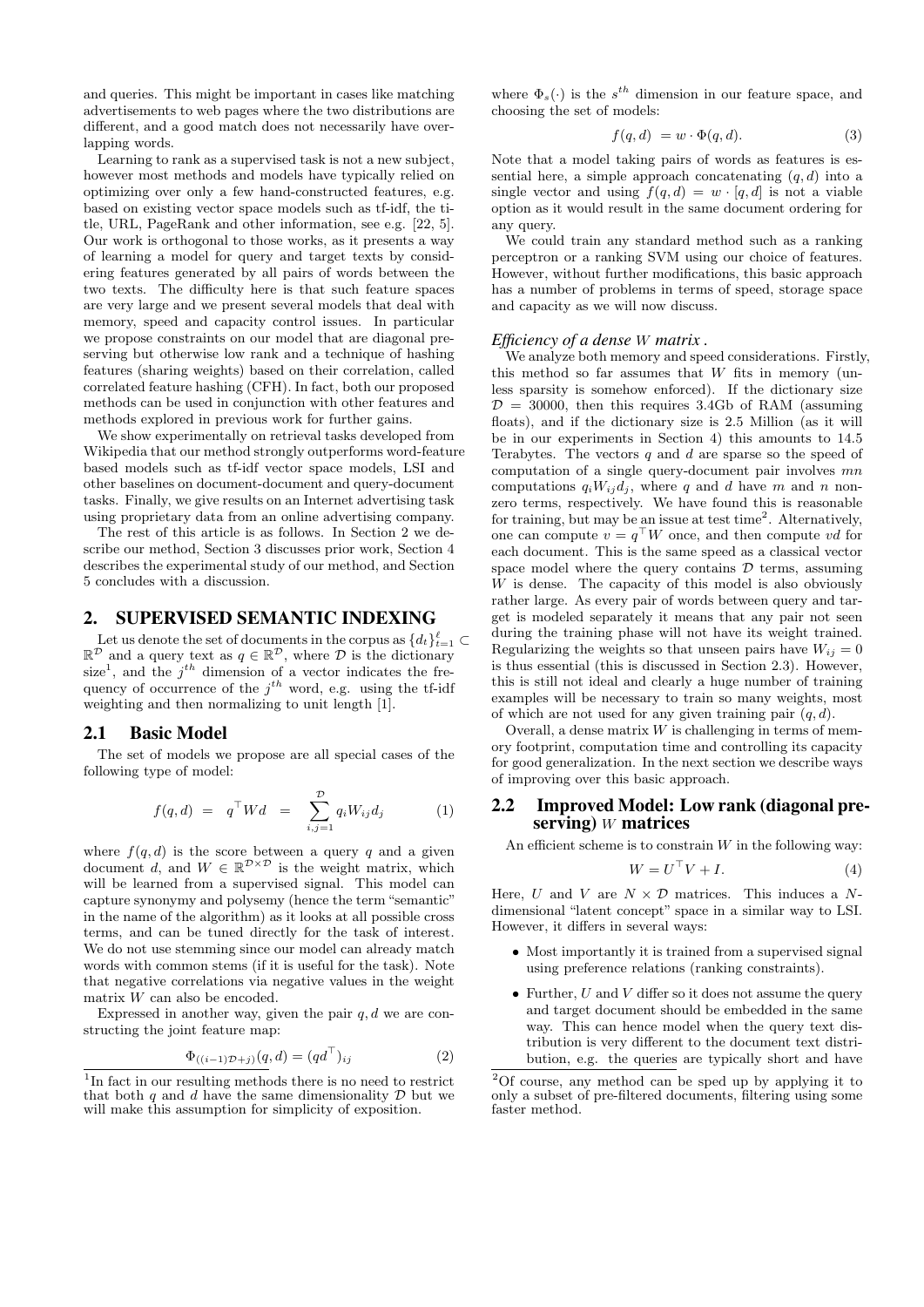different word occurence and co-occurrence statistics. In content matching query and target texts could be quite different and are naturally modeled in this setup.

• Finally, the addition of the identity term means this model automatically learns the tradeoff between using the low dimensional space and a classical vector space model. This is important because the diagonal of the  $W$  matrix gives the specificity of picking out when a word co-ocurrs in both documents (indeed, setting  $W = I$  is equivalent to cosine similarity using the idf. see below). The matrix  $I$  is full rank and therefore cannot be approximated with the low rank model  $U^{\top}V$ , so our model combines both. Note that the weights of U and V are learnt so one does not necessarily need a weighting parameter multiplied by I.

However, the efficiency and memory footprint are as favorable as LSI. Typically, one caches the N-dimensional representation for each document to use at query time.

We also highlight several other regularization variants, which are further possible ways of constraining  $W$ :

- $W = I$ : if q and d are normalized tf-idf vectors this is equivalent to using the standard cosine similarity with no learning (and no synonymy or polysemy).
- $W = D$ , where D is a diagonal matrix: one learns a re-weighting of tf-idf using labeled data (still no synonymy or polysemy). This is similar to a method proposed in [16].
- $W = U^{\top} U + I$ : we constrain the model to be symmetric; the query and target document are treated in the same way.

## *2.2.1 Correlated Feature Hashing*

Another way to both lower the capacity of our model and decrease its storage requirements is to share weights among features.

#### *Hash Kernels (Random Hashing of Words).*

In [29] the authors proposed a general technique called "Hash Kernels" where they approximate the feature representation  $\Phi(x)$  with:

$$
\bar{\Phi}_j(x) = \sum_{i \in \mathcal{W}: h(i) = j} \Phi_i(x)
$$

where  $h : \mathcal{W} \to \{1, \ldots, \mathcal{H}\}\$ is a hash function that reduces an the feature space down to  $H$  dimensions, while maintaining sparsity, where  $W$  is the set of initial feature indices. The software Vowpal Wabbit<sup>3</sup> implements this idea (as a regression task) for joint feature spaces on pairs of objects, e.g. documents. In this case, the hash function used for a pair of words  $(s, t)$  is  $h(s, t) = \text{mod}(sP + t, \mathcal{H})$  where P is a large prime. This yields

$$
\bar{\Phi}_j(q, d) = \sum_{(s,t) \in \{1, ..., \mathcal{D}\}^2 : h(s,t) = j} \Phi_{s,t}(q, d). \tag{5}
$$

where  $\Phi_{s,t}(\cdot)$  indexes the feature on the word pair  $(s,t)$ , e.g.  $\Phi_{s,t}(\cdot) = \Phi_{((s-1)\mathcal{D}+t)}(\cdot)$ . This technique is equivalent to *sharing* weights, i.e. constraining  $W_{st} = W_{kl}$  when  $h(s, t) = h(k, l)$ . In this case, the sharing is done pseudorandomly, and collisions in the hash table generally results in sharing weights between term pairs that share no meaning in common.

#### *Correlated Feature Hashing.*

We thus suggest a technique to share weights (or equivalently hash features) so that collisions actually happens for terms with close meaning. For that purpose, we first sort the words in our dictionary in frequency order, so that  $i = 1$ is the most frequent, and  $i = \mathcal{D}$  is the least frequent. For each word  $i = 1, ..., \mathcal{D}$ , we calculate its DICE coefficient [30] with respect to each word  $j = 1, \ldots, \mathcal{F}$  among the top  $F$  most frequent words:

$$
\text{DICE}(i, j) = \frac{2 \cdot \text{cooccur}(i, j)}{\text{occur}(i) + \text{occur}(j)}
$$

where  $\operatorname{cooccur}(i, j)$  counts the number of co-occurences for i and j at the document or sentence level, and  $\mathrm{occur}(i)$  is the total number of occurences of word i. Note that these scores can be calculated from a large corpus of completely unlabeled documents. For each i, we sort the  $\mathcal F$  scores (largest first) so that  $S_p(i) \in \{1, \ldots, \mathcal{F}\}\)$  correspond to the index of the  $p^{th}$  largest DICE score  $DICE(i, S_p(i))$ . We can then use the Hash Kernel approximation  $\bar{\Phi}(\cdot)$  given in equation (5) relying on the "hashing" function:

$$
h(i, j) = (S_1(i) - 1)\mathcal{F} + S_1(j)
$$

This strategy is equivalent to pre-processing our documents and replacing all the words indexed by i with  $S_1(i)$ . Note that we have reduced our feature space from  $\mathcal{D}^2$  features to  $\mathcal{H} = \mathcal{F}^2$  features. This reduction can be important as shown in our experiments, see Section 4: e.g. for our Wikipedia experiments, we have  $\mathcal{F} = 30,000$  as opposed to  $\mathcal{D} = 2.5$ Million. Typical examples of the top  $k$  matches to a word using the DICE score are given in Table ??.

Moreover, we can also combine correlated feature hashing with the low rank W matrix constraint described in Section 2.2. In that case U and V are reduced from  $\mathcal{D} \times N$  dimensional matrices to  $\mathcal{F} \times N$  matrices instead because the set of features is no longer the entire dictionary, but the first  $\mathcal F$ words.

## *Correlated Feature Hashing by Multiple Binning.*

It is also suggested in [29] to hash a feature  $\Phi_i(\cdot)$  so that it contributes to multiple features  $\bar{\Phi}_i(\cdot)$  in the reduced feature space. This strategy theoretically lessens the consequence of collisions. In our case, we can construct multiple hash functions from the values  $S_p(\cdot)$ ,  $p = 1, \ldots, k$ , i.e. the top k correlated words according to their DICE scores:

$$
\bar{\Phi}_j(q, d) = \frac{1}{k} \sum_{\substack{p = 1, ..., k \\ (s, t) \in \{1, ..., D\}^2 \, : \, h_p(s, t) = j}} \Phi_{s, t}(q, d) \tag{6}
$$

where

$$
h_p(s,t) = (S_p(s) - 1)\mathcal{F} + S_p(t).
$$
 (7)

Pseudocode for constructing the feature map  $\bar{\Phi}(q, d)$  is given in algorithm 1.

Equation (6) defines the reduced feature space as the mean of  $k$  feature maps which are built using hashing functions using the  $p = 1, \ldots, k$  most correlated words. Equation

 $3$ http://hunch.net/~vw/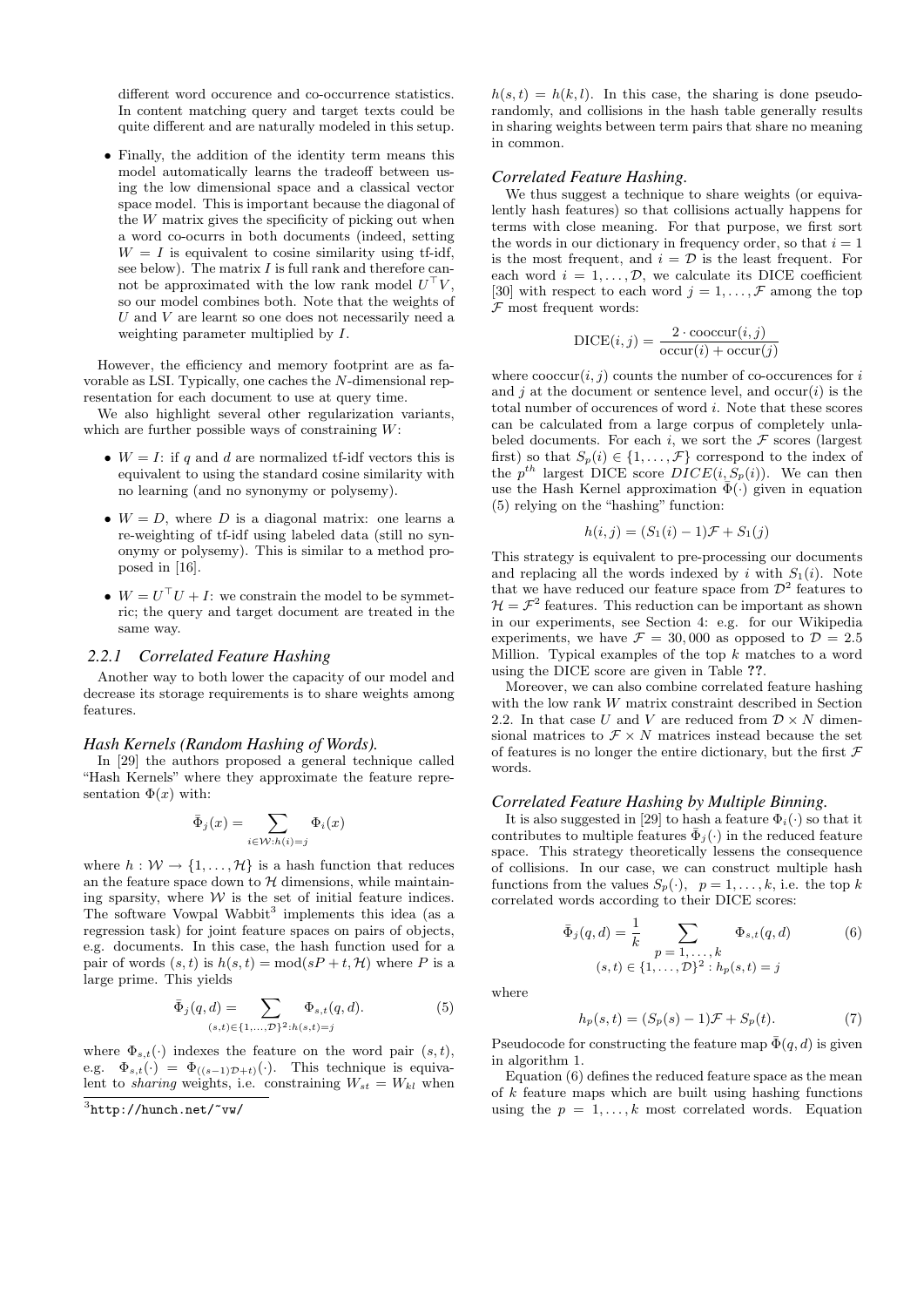Algorithm 1 Construction of the correlated feature hashing (6)

Initialize the  $\mathcal F$  dimensional vectors  $a$  and  $b$  to 0. for  $p = 1, \ldots, k$  do for all  $i = 1, ..., D$  such that  $q_i > 0$  or  $d_i > 0$  do  $j \leftarrow S_p(i)$  $a_j \leftarrow a_j + q_i$  $b_j \leftarrow b_j + d_i$ end for end for  $\forall i, j \in [1 \dots \mathcal{F}], \ \overline{\Phi}_{((i-1)\mathcal{F}+j)}(q,d) \leftarrow \frac{1}{k} (ab^{\top})_{ij}$ 

(7) defines the hash function for a pair of words  $i$  and  $j$ using the  $p^{th}$  most correlated words  $S_p(i)$  and  $S_p(j)$ . That is, the new feature space consists of, for each word in the original document, the top  $k$  most correlated words from the set of size  $F$  of the most frequently occurring words. Hence as before there are never more than  $\mathcal{H} = \mathcal{F}^2$  possible features. Overall, this is in fact equivalent to pre-processing our documents and replacing all the words indexed by  $i$  with  $S_1(i), \ldots, S_k(i)$ , with appropriate weights.

#### *Hashing* n*-grams.*

One can also use these techniques to incorporate  $n$ -gram features into the model without requiring a huge feature representation that would have no way of fitting in memory. We simply use the DICE coefficient between an  $n$ -gram  $i$ and the first F words  $j = 1, \ldots, \mathcal{F}$ , and proceed as before. In fact, our feature space size does not increase at all, and we are free to use any value of  $n$ .

## 2.3 Training Methods

We now discuss how to train the models we have described in the previous section.

## *2.3.1 Training the Basic Model*

Suppose we are given a set of tuples  $\mathcal R$  (labeled data), where each tuple contains a query  $q$ , a relevant document  $d^+$ and an irrelevant (or lower ranked) document  $d^-$ . We would like to choose W such that  $q^{\top}Wd^+ > q^{\top}Wd^-$ , expressing that  $d^+$  should be ranked higher than  $d^-$ .

For that purpose, we employ the margin ranking loss [18] which has already been used in several IR methods before [22, 5, 16], and minimize:

$$
\sum_{(q,d^+,d^-)\in\mathcal{R}} \max(0, 1 - q^{\top} W d^+ + q^{\top} W d^-). \tag{8}
$$

This optimization problem is solved through stochastic gradient descent, (see, e.g. [5]): iteratively, one picks a random tuple and makes a gradient step for that tuple:

$$
W \leftarrow W + \lambda (q(d^+)^{\top} - q(d^-)^{\top}), \text{ if } 1 - q^{\top} W d^+ + q^{\top} W d^- > 0
$$

Obviously, one should exploit the sparsity of  $q$  and  $d$  when calculating these updates. To train our model, we choose the (fixed) learning rate  $\lambda$  which minimizes the training error. We also suggest to initialize the training with  $W = I$ as this initializes the model to the same solution as a cosine similarity score. This introduces a prior expressing that the weight matrix should be close to  $I$ , considering term correlation only when it is necessary to increase the score of a relevant document, or conversely decreasing the score of a non-relevant document. Termination is then performed by viewing when the error is no longer improving, using a validation set.

Stochastic training is highly scalable and is easy to implement for our model. Our method thus far is a margin ranking perceptron [9] with a particular choice of features (2). It thus involves a convex optimization problem and is hence related to a ranking SVM [18, 22], except we have a highly scalable optimizer. However, we note that such optimization cannot be easily applied to probabilistic methods such as pLSA because of their normalization constraints. Recent methods like LDA [3] also suffer from scalability issues.

Researchers have also explored optimizing various alternative loss functions other than the ranking loss including optimizing normalized discounted cumulative gain (NDCG) and mean average precision (MAP) [5, 6, 7, 33]. In fact, one could use those optimization strategies to train our models instead of optimizing the ranking loss as well.

#### *2.3.2 Training with a Low Rank* W *matrix*

When the W matrix is constrained, e.g.  $W = U^{\top}V + I$ , training is done in a similar way to before, but in this case by making a gradient step to optimize the parameters U and  $V:$ 

$$
U \leftarrow U + \lambda V(d^+ - d^-)q^{\top}, \text{ if } 1 - f(q, d^+) + f(q, d^-) > 0
$$
  

$$
V \leftarrow V + \lambda Uq(d^+ - d^-)^{\top}, \text{ if } 1 - f(q, d^+) + f(q, d^-) > 0.
$$

Note this is no longer a convex optimization problem. In our experiments we initialized the matrices  $U$  and  $V$  randomly using a normal distribution with mean zero and standard deviation one.

## *2.3.3 Training with Feature Hashing*

The same training techniques as described above can be used for training with feature hashing, just with a different choice of feature map, dependent on the hashing technique chosen.

# 2.4 Applications

# *2.4.1 Standard Retrieval*

We consider two standard retrieval models: returning relevant documents given a keyword-based query, and finding related documents with respect to a given query document, which we call the query-document and document-document tasks.

Our methods naturally can be trained to solve these tasks. We note here that so far our models have only included features based on the bag-of-words model, but there is nothing stopping us adding other kinds of features as well. Typical choices include: features based on the title, body, words in bold font, the popularity of a page, its PageRank, the URL, and so on, see e.g. [1]. However, in this paper for clarity and simplicity our experiments use a setup where we only use raw words.

## *2.4.2 Content Matching*

Our models can also be applied to identify two differing types of text as a matching pair, for example a sequence of text (which could be a web page or an email or a chat log) with a targeted advertisement. In this case, click-through data can provide supervision. Here, again for simplicity, we assume both text and advert are represented as words. In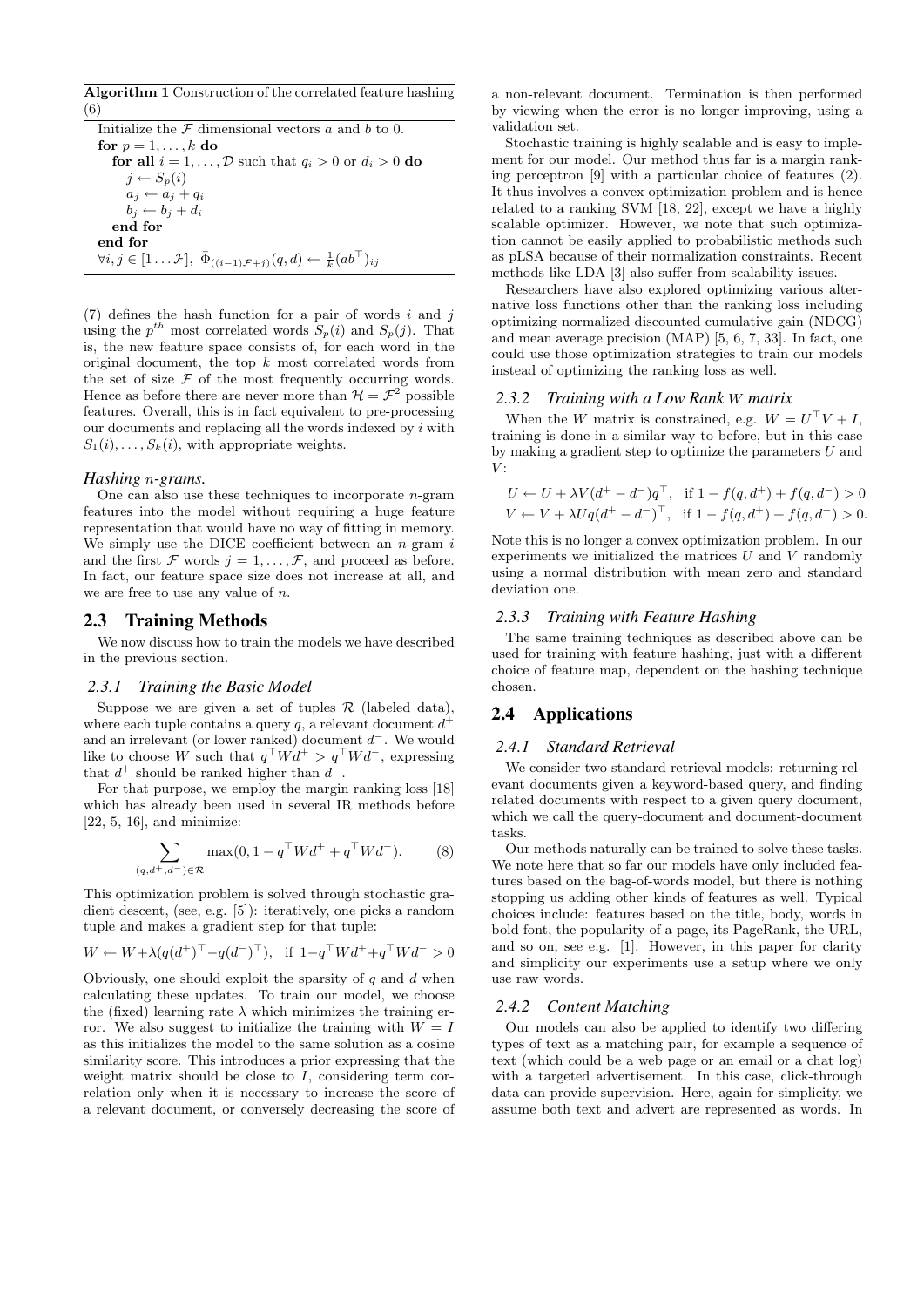practice, however, other types of engineered features could be added for optimal performance.

# 3. PRIOR WORK

A tf-idf vector space model and LSI [11] are two main baselines we will compare to. We already mentioned pLSA [19] and LDA [3] both have scalability problems and are not reported to generally outperform LSA and TF-IDF [13]. Moreover in the introduction we discussed how sLDA[2] provides supervision at the document level (via a class label or regression value) and is not a task of learning to rank, whereas here we study supervision at the (query,documents) level. In this section, we now discuss other relevant methods.

In [16] the authors learned the weights of an orthogonal vector space model on Wikipedia links, improving over the OKAPI method. Joachims et al.[22] trained a SVM with hand-designed features based on the title, body, search engines rankings and the URL. Burges et al.[5] proposed a neural network method using a similar set of features (569 in total). In contrast we limited ourselves to body text (not using title, URL, etc.) and train on at most  $\mathcal{D}^2 = 900$  million features.

Query Expansion, often referred to as blind relevance feedback, is another way to deal with synonyms, but requires manual tuning and does not always yield a consistent improvement [34].

The authors of [17] used a related model to the ones we describe, but for the task of image retrieval, and [15] also used a related (regression-based) method for advert placement. They both use the idea of using the cross product space of features in the perceptron algorithm as in equation (2) which is implemented in related software to these two publications,  $PAMIR<sup>4</sup>$  and Vowpal Wabbit<sup>5</sup>. The task of document retrieval, and the use of low rank matrices, is not studied.

Several authors [28, 23] have proposed interesting nonlinear versions of (unsupervised) LSI using neural networks and showed they outperform LSI or pLSA. However, in the case of [28] we note their method might require considerable computationally expense, and hence they only used a dictionary size of 2000. Finally, [31] proposes a "supervised" LSI for classification. This has a similar sounding title to ours, but is quite different because it is based on applying LSI to document classification rather than improving ranking via known preference relations. The authors of [12] proposed "Explicit Semantic Analysis" which represents the meaning of texts in a high-dimensional space of concepts by building a feature space derived from the human-organized knowledge from an encyclopedia, e.g. Wikipedia. In the new space, cosine similarity is applied. SSI could be applied to such feature representations so that they are not agnostic to a particular supervised task as well.

Another related area of research is in distance metric learning [32, 21, 14]. Methods like LMNN [32] also learn a model similar to the basic model  $(2.1)$  with the full matrix  $W$  (but not with our improvements to this model). They constrain during the optimization that  $W$  should be a positive semidefinite matrix. Their method has considerable computational cost for example even after considerable optimization of the algorithm it still takes 3.5 hours to train on 60,000 examples

and 169 features (a pre-processed version of MNIST). This would hence not be scalable for large scale text ranking experiments. Nevertheless, Chechik et al. compared LMNN [32], LEGO [21] and MCML [14] to a stochastic gradient method with a full matrix  $W$  (the basic model  $(2.1)$ ) on a small image ranking task and report in fact that the stochastic method provides both improved results and efficiency<sup>6</sup>.

# 4. EXPERIMENTAL STUDY

Learning a model of term correlations over a large vocabulary is a considerable challenge that requires a large amount of training data. Standard retrieval datasets like TREC<sup>7</sup> or LETOR [24] contain only a few hundred training queries, and are hence too small for that purpose. Moreover, some datasets only provide few pre-processed features like pagerank, or BM25, and not the actual words. Click-through from web search engines could provide valuable supervision. However, such data is not publicly available, and hence experiments on such data are not reproducible.

We hence conducted most experiments on Wikipedia and used links within Wikipedia to build a large scale ranking task. Thanks to its abundant, high-quality labeling and structuring, Wikipedia has been exploited in a number of applications such as disambiguation [4, 10], text categorization [26, 20], relationship extraction [27, 8], and searching [25] etc. Specifically, Wikipedia link structures were also used in [26, 25, 27].

We considered several tasks: document-document retrieval described in Section 4.1, query-document retrieval described in Section 4.2. In Section 4.3 we also give results on an Internet advertising task using proprietary data from an online advertising company.

In these experiments we compare our approach, Supervised Semantic Indexing (SSI), to the following methods: tfidf with cosine similarity (TFIDF), Query Expansion (QE), LSI<sup>8</sup>,  $\alpha$ LSI + (1 –  $\alpha$ ) TFIDF and a margin ranking perceptron using Hash Kernels. Moreover SSI with an "unconstrained W" is just a margin ranking perceptron with a particular choice of feature map, and SSI using hash kernels is the approach of [29] employing a ranking loss. For LSI we report the best value of  $\alpha$  and embedding dimension (50, 100, 200, 500, 750 or 1000), optimized on the training set ranking loss. We then report the low rank version of SSI using the same choice of dimension. Query Expansion involves applying TFIDF and then adding the mean vector  $\beta \sum_{i=1}^{\mathcal{E}} d_{r_i}$  of the top  $\mathcal E$  retrieved documents multiplied by a weighting  $\beta$  to the query, and applying TFIDF again. We report the error rate where  $\beta$  and  $\mathcal E$  are optimized using the training set ranking loss.

For each method, we measure the ranking loss (the percentage of tuples in  $R$  that are incorrectly ordered), precision  $P(n)$  at position  $n = 10$  (P@10) and the mean average precision (MAP), as well as their standard errors. For computational reasons, MAP and P@10 were measured by averaging over a fixed set of 1000 test queries, where for each query the linked test set documents plus random subsets of

<sup>4</sup> http://www.idiap.ch/pamir/

<sup>5</sup> http://hunch.net/~vw/

 $\frac{6}{6}$ Oral presentation at the (Snowbird) Machine Learn-<br>ing Workshop, see http://snowbird.djvuzone.org/ see http://snowbird.djvuzone.org/ abstracts/119.pdf

<sup>7</sup> http://trec.nist.gov/

<sup>8</sup>We use the SVDLIBC software http://tedlab.mit.edu/ ~dr/svdlibc/ and the cosine distance in the latent concept space.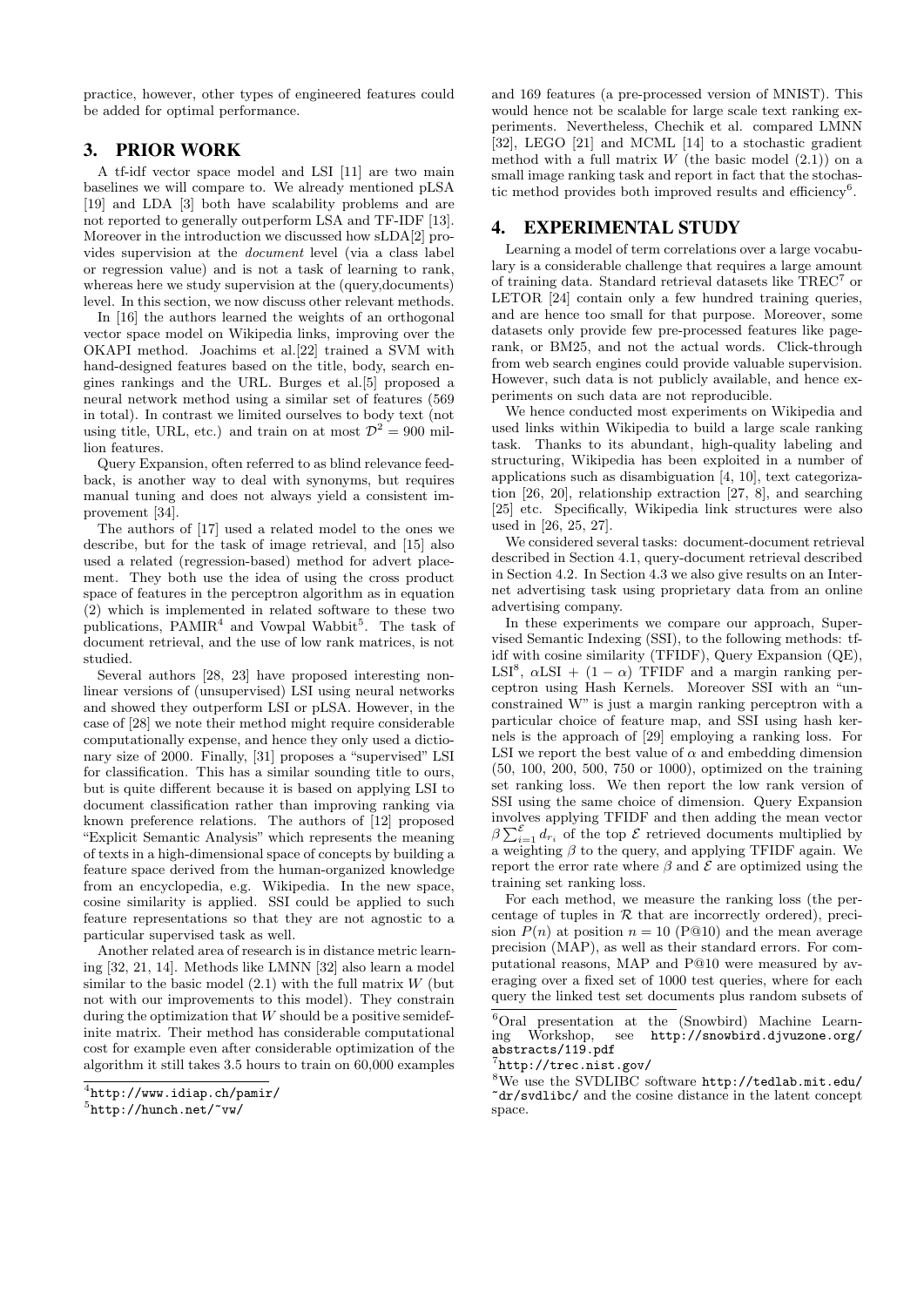10,000 documents were used as the database, rather than the whole testing set. The ranking loss is measured using 100,000 testing tuples (i.e. 100,000 queries, and for each query one random positive and one random negative target document were selected).

## 4.1 Document-Document Retrieval

We considered a set of 1,828,645 English Wikipedia documents as a database, and split the  $24,667,286$  links<sup>9</sup> randomly into two portions, 70% for training and 30% for testing. We then considered the following task: given a query document  $q$ , rank the other documents such that if  $q$  links to d then d should be highly ranked.

## *Limited Dictionary Size.*

In our first experiments, we used only the top 30,000 most frequent words. This allowed us to compare all methods with the proposed approach, Supervised Semantic Indexing (SSI), using a completely unconstrained  $W$  matrix as in equation (1). LSI is also feasible to compute in this setting. We compare several variants of our approach, as detailed in Section 2.2.

Results on the test set are given in Table 1. All the variants of our method SSI strongly outperform the existing techniques TFIDF, LSI and QE. SSI with unconstrained W performs worse than the low rank counterparts – probably because it has too much capacity given the training set size. Non-symmetric low-rank SSI  $W = U^\top V + I$  slightly outperforms its symmetric counterpart  $W = U<sup>T</sup>U + I$ . SSI with Diagonal SSI  $W = D$  is only a learned re-weighting of word weights, but still slightly outperforms TFIDF. In terms of our baselines, LSI is slightly better than TFIDF but QE in this case does not improve much over TFIDF, perhaps because of the difficulty of this task, i.e. there may too often many irrelevant documents in the top  $\mathcal E$  documents initially retrieved for QE to help.

#### *Unlimited Dictionary Size.*

In our second experiment we no longer constrained methods to a fixed dictionary size, so all 2.5 million words are used. Due to being unable to compute LSI for the full dictionary size, we used the LSI computed in the previous experiment on 30000 words and combined it with TFIDF using the entire dictionary. In this setting we compared our baselines with the low rank SSI method  $W = (U^{\dagger} V)_n + I$ , where  $n$  means that we constrained the rows of  $U$  and  $V$  for infrequent words (i.e. all words apart from the most frequent n) to equal zero. The reason for this constraint is that it can stop the method overfitting: if a word is used in one document only then its embedding can take on any value independent of its content. Infrequent words are still used in the diagonal of the matrix (via the  $+I$  term). The results, given in Table 2, show that using this constraint outperforms an unconstrained choice of  $n = 2.5M$ . Figure 1 shows scatter plots where SSI outperforms the baselines TFIDF and LSI in terms of average precision.

Overall, compared to the baselines the same trends are observed as in the limited dictionary case, indicating that the restriction in the previous experiment did not bias the results in favor of any one algorithm. Note also that as a



Figure 1: Scatter plots of Average Precision for 500 documents: (a)  $SSI_{30k}+I_{2.5M}$  vs. TFIDF<sub>2.5M</sub>, (b)  $\text{SSI}_{30k}+\text{I}_{2.5M}$  vs. the best combination of  $\text{LSI}_{30k}$  and  $TFIDF<sub>2.5M</sub>$ .

page has on average just over 3 test set links to other pages, the maximum P@10 one can achieve in this case is 0.31, while our best model reaches 0.263 for this measure.

#### *Hash Kernels and Correlated Feature Hashing.*

On the full dictionary size experiments in Table 2 we also compare Hash Kernels [29] with our Correlated Feature Hashing method described in Section 2.2.1. For Hash Kernels we tried several sizes of hash table  $H$  (1M, 3M and 6M), we also tried adding a diagonal to the matrix learned in a similar way as is done for LSI. We note that if the hash table is big enough this method is equivalent to SSI with an unconstrained  $W$ , however for the hash sizes we tried Hash Kernels did not perform as well. For correlated feature hashing, we simply used the SSI model  $W = (U^{\top}V)_{30k} + I$  from the  $7^{th}$  row in the table to model the most frequent 30,000 words and trained a second model using equation (6) with  $k = 5$  to model all other words, and combined the two models with a mixing factor (which was also learned). The result "SSI: CFH (1-grams)"is the best performing method we have found. Doing the same trick but with 2-grams instead also improved over Low Rank SSI, but not by as much. Combining both 1-grams and 2-grams, however did not improve over 1-grams alone.

### *Training and Testing Splits.*

In some cases, one might be worried that our experimental setup has split training and testing data only by partitioning the links, but not the documents, hence performance of our model when new unseen documents are added to the database might be in question. We therefore also tested an experimental setup where the test set of documents is completely separate from the training set of documents, by completely removing all training set links between training and testing documents. In fact, this does not alter the performance significantly, as shown in Table 3. This outlines that our model can accommodate a growing corpus without frequent re-training.

#### *Importance of the Latent Concept Dimension.*

In the above experiments we simply chose the dimension  $N$  of the low rank matrices to be the same as the best latent concept dimension for LSI. However, we also tried some experiments varying  $N$  and found that the error rates are fairly invariant to this parameter. For example, using a lim-

<sup>9</sup>We removed links to calendar years as they provide little information while being very frequent.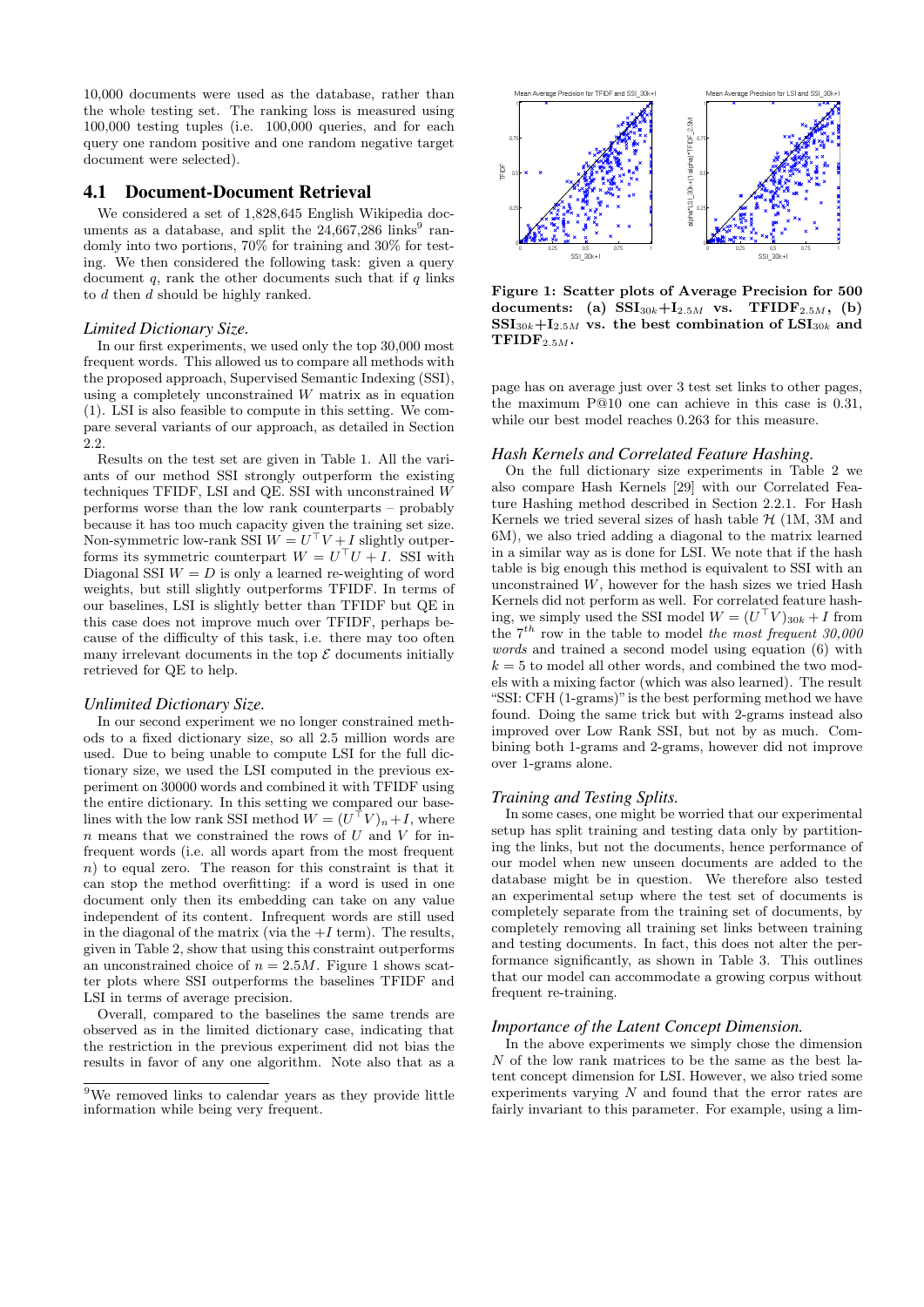Table 1: Empirical results for document-document ranking on Wikipedia (limited dictionary size of  $\mathcal{D} = 30,000$ words).

| Algorithm                           | Parameters      | Rank-Loss | MAP               | P@10              |
|-------------------------------------|-----------------|-----------|-------------------|-------------------|
| <b>TFIDF</b>                        | $\theta$        | $1.62\%$  | $0.329 + 0.010$   | $0.163 \pm 0.006$ |
| QE                                  | $\mathfrak{D}$  | 1.62\%    | $0.330 \pm 0.010$ | $0.163 \pm 0.006$ |
| LSI                                 | 1000D           | 4.79%     | $0.158 \pm 0.006$ | $0.098 + 0.005$   |
| $\alpha$ LSI + $(1 - \alpha)$ TFIDF | $200D+1$        | $1.28\%$  | $0.346 \pm 0.011$ | $0.170 \pm 0.007$ |
| SSI: $W = D$                        |                 | $1.41\%$  | $0.355 \pm 0.009$ | $0.177 \pm 0.007$ |
| SSI: W unconstrained                | $\mathcal{D}^2$ | $0.41\%$  | $0.477 \pm 0.011$ | $0.212 \pm 0.007$ |
| SSI: $W = U^{\top} U + I$           | 200D            | $0.41\%$  | $0.506 \pm 0.012$ | $0.225 \pm 0.007$ |
| SSI: $W = U^{\top}V + I$            | 400D            | $0.30\%$  | $0.517 + 0.011$   | $0.229 + 0.007$   |

Table 2: Empirical results for document-document ranking on Wikipedia (unlimited dictionary size, all  $D = 2.5M$  words). Results for random hashing (i.e., hash kernels [29]) and correlated feature hashing (CFH) on all words are included.

| Algorithm                              | Params               | Rank Loss | MAP               | P@10              |
|----------------------------------------|----------------------|-----------|-------------------|-------------------|
| <b>TFIDF</b>                           |                      | $0.842\%$ | $0.432 + 0.012$   | $0.193 + 0.007$   |
| QE                                     |                      | $0.842\%$ | $0.432 + 0.012$   | $0.193 \pm 0.007$ |
| $\alpha LSI_{30k} + (1 - \alpha)TFIDF$ | $200 \times 30k + 1$ | 0.721%    | $0.433 \pm 0.012$ | $0.193 \pm 0.007$ |
| SSI: $W = (U^{\dagger} U)_{2.5M} + I$  | 50D                  | $0.200\%$ | $0.503 \pm 0.012$ | $0.220 \pm 0.007$ |
| SSI: $W = (U^{\top}V)_{100k} + I$      | $100 \times 100k$    | $0.178\%$ | $0.536 + 0.012$   | $0.233 \pm 0.008$ |
| SSI: $W = (U^{\top}V)_{60k} + I$       | $100 \times 60k$     | $0.172\%$ | $0.541 + 0.012$   | $0.232 + 0.008$   |
| SSI: $W = (U^{\top}V)_{30k} + I$       | $200 \times 30k$     | $0.158\%$ | $0.547 \pm 0.012$ | $0.239 \pm 0.008$ |
| SSI: Hash Kernels [29]                 | 1M                   | 2.98%     | $0.239 + 0.009$   | $0.127 + 0.005$   |
| SSI: Hash Kernels                      | ЗM                   | 1.75%     | $0.301 \pm 0.01$  | $0.152 + 0.006$   |
| SSI: Hash Kernels                      | 6М                   | 1.37%     | $0.335 + 0.01$    | $0.164 \pm 0.007$ |
| SSI: Hash Kernels + $\alpha I$         | $1M+1$               | 0.525%    | $0.466 + 0.011$   | $0.207 + 0.007$   |
| SSI: Hash Kernels + $\alpha I$         | $3M+1$               | $0.370\%$ | $0.474 + 0.012$   | $0.211 + 0.007$   |
| SSI: Hash Kernels + $\alpha I$         | $6M+1$               | 0.347\%   | $0.485 \pm 0.011$ | $0.215 \pm 0.007$ |
| $\overline{\text{SSI: CFH}}$ (2-grams) | $300 \times 30k$     | 0.149%    | $0.559 + 0.012$   | $0.249 \pm 0.007$ |
| SSI: CFH (1-grams)                     | $300 \times 30k$     | $0.119\%$ | $0.614 \pm 0.012$ | $0.263 \pm 0.008$ |

Table 3: Empirical results for document-document ranking in two train/test setups: partitioning into train+test sets of links, or into train+test sets of documents with no cross-links (limited dictionary size of 30,000 words). The two setups yield similar results.

| Algorithm                    | Testing Setup                                                   | Rank Loss | MAP                                                 | P@10                |
|------------------------------|-----------------------------------------------------------------|-----------|-----------------------------------------------------|---------------------|
| SSI: $W = U^{\dagger} V + I$ | Partitioned links                                               | $0.407\%$ | $0.506 {\pm} 0.012$                                 | $0.225 {\pm} 0.007$ |
|                              | SSI: $W = U^{\top}V + I$   Partitioned docs+links <sup>-1</sup> | $0.401\%$ | $\vert$ 0.503 $\pm$ 0.010 $\vert$ 0.225 $\pm$ 0.006 |                     |

ited dictionary size of 30,000 words we achieve a ranking loss 0.39%, 0.30% or 0.31% for N=100, 200, 500 using a  $W = U^{\top}V + I$  type model.

#### *Importance of the Identity matrix for Low Rank representations.*

The addition of the identity term in our model  $W =$  $U<sup>T</sup>V+I$  allows this model to automatically learn the tradeoff between using the low dimensional space and a classical vector space model. The diagonal elements count when there are exact matches (co-ocurrences) of words between the documents. The off-diagonal (approximated with a low rank representation) captures topics and synonyms. Using only  $W = I$  yields the inferior TFIDF model. Using only  $W = U^{\top}V$  also does not work as well as  $W = U^{\top}V + I$ . Indeed, we obtain a mean average precision of 0.42 with the former, and 0.51 with the latter. Similar results can be seen with the error rate of LSI with or without adding the  $(1-\alpha)$ TFIDF term, however for LSI this modification seems rather ad-hoc rather than being a natural constraint on the general form of W as in our method.

#### *Ignoring the Diagonal.*

On the other hand, for some tasks it is not possible to use the identity matrix at all, e.g. if one wishes to perform cross-language retrieval. Out of curiosity, we thus also tested our method SSI training a dense matrix  $W$  where the diagonal is constrained to be  $\rm{zero}^{10}$ , so only synonyms can be used. This obtained a test ranking loss of 0.69% (limited dictionary size case), compare to 0.41% with the diagonal.

#### *Training Speed.*

Training our model over the 1.2M documents ( where the number of triplets  $\mathcal R$  is obviously much larger) takes on the order of a few days on standard machine (single CPU) with our current implementation. As triplets are sampled stochastically, not all possible triplets have been seen in this

<sup>&</sup>lt;sup>10</sup>Note that the model  $W = U<sup>T</sup>V$  with the identity achieved a ranking loss of 0.56%, however this model can represent at least some of the diagonal.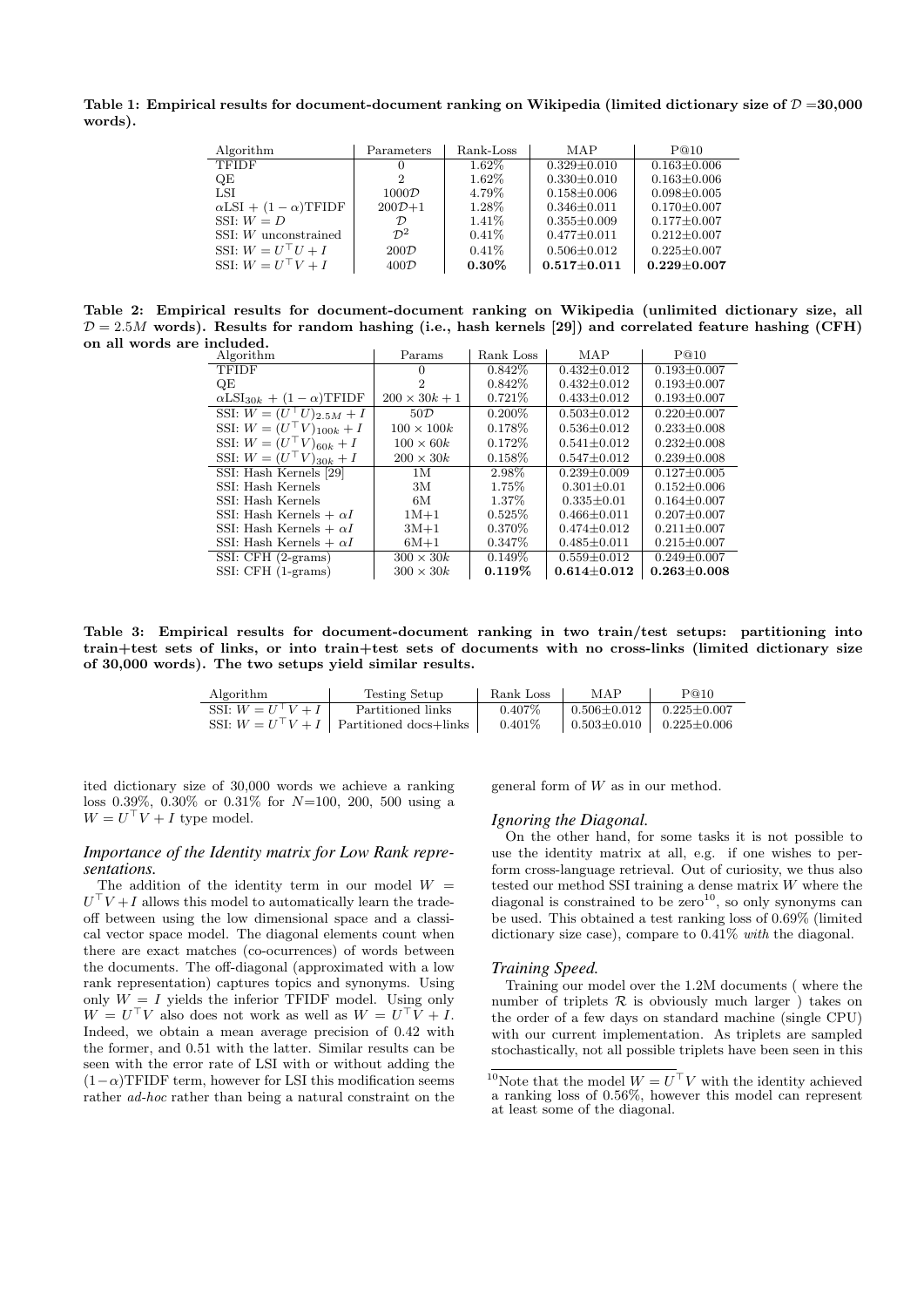time, however the test error on a validation set has reached its minimum by that time, see Section 4.4.

# 4.2 Query-Document Retrieval

We also tested our approach in a query-document setup. We used the same setup as before but we constructed queries by keeping only  $k$  random words from query documents in an attempt to mimic a "keyword search". First, using the same setup as in the previous section with a limited dictionary size of 30,000 words we present results for keyword queries of length  $k = 5, 10$  and 20 in Table 4. SSI yields similar improvements as in the document-document retrieval case over the baselines. Here, we do not report full results for Query Expansion, however it did not give large improvements over TFIDF, e.g. for the  $k = 10$  case we obtain 0.084 MAP and 0.0376 P@10 for QE at best. Results for  $k = 10$  using an unconstrained dictionary are given in Table 5. Again, SSI yields similar improvements. Overall, non-symmetric SSI gives a slight but consistent improvement over symmetric SSI. Changing the embedding dimension  $N$  (capacity) did not appear to effect this, for example for  $k = 10$  and  $N = 100$ we obtain 3.11% / 0.215 / 0.097 for Rank Loss/MAP/P@10 using SSI  $W = U^{\top}U + I$  and 2.93% / 0.235 / 0.102 using SSI  $W = U^{\top}V + I$  (results in Table 4 are for  $N = 200$ ). Finally, correlated feature hashing again improved over models without hashing.

# 4.3 Content Matching

We present results on matching adverts to web pages, a problem closely related to document retrieval. We obtained proprietary data from an online advertising company of the form of pairs of web pages and adverts that were clicked while displayed on that page. We only considered clicks in position 1 and discarded the sessions in which none of the ads was clicked. This is a way to circumvent the well known position bias problem — the fact that links appearing in lower positions are less likely to be clicked even if they are relevant. Indeed, by construction, every negative example comes from a slate of adverts in which there was a click in a lower position; it is thus likely that the user examined that negative example but deemed it irrelevant (as opposed to the user not clicking because he did not even look at the advert).

We consider these (webpage,clicked-on-ad) pairs as positive examples  $(q, d^+)$ , and any other randomly chosen ad is considered as a negative example  $d^-$  for that query page. 1.9M pairs were used for training and 100,000 pairs for testing. The web pages contained 87 features (words) on average, while the ads contained 19 features on average. The two classes (clicks and no-clicks) are roughly balanced. From the way we construct the dataset, this means than when a user clicks on an advert, he/she clicks about half of the time on the one in the first position.

We compared TFIDF, Hash Kernels and Low Rank SSI on this task. The results are given in Table 6. In this case TFIDF performs very poorly, often the positive (page, ad) pairs share very few, if any, features, and even if they do this does not appear to be very discriminative. Hash Kernels and Low Rank SSI appear to perform rather similarly, both strongly outperforming TFIDF. The rank loss on this dataset is two orders of magnitude higher than on the Wikipedia experiments described in the previous sections. This is probably due to a combination of two factors:



Figure 2: Wikipedia-based retrieval task: training with different training data sizes. In each figure, the (lower) blue curve is training error, and the (higher) red curve is testing error. Here, the total data size is 8.1M  $q_{Jap}$ - $d_{Enq}$  pairs, so 1% of the data is about 80,000 pairs.

first, the positive and negative classes are balanced, whereas there was only a few positive documents in the Wikipedia experiments; and second, clicks data are much more noisy.

We might add, however, that at test time, Low Rank SSI has a considerable advantage over Hash Kernels in terms of speed. As the vectors  $Uq$  and  $Vd$  can be cached for each page and ad, a matching operation only requires N multiplications (a dot product in the "embedding" space). However, for hash kernels  $|q||d|$  hashing operations and multiplications have to be performed, where  $|\cdot|$  means the number of nonzero elements. For values such as  $|q| = 100$ ,  $|d| = 100$  and  $N = 100$  that would mean Hash Kernels would be around 100 times slower than Low Rank SSI at test time, and this difference gets larger if more features are used.

Table 6: Content Matching experiments on proprietary data of web-page/advertisement pairs.

| Algorithm                        | Parameters             | Rank Loss |
|----------------------------------|------------------------|-----------|
| <b>TFIDF</b>                     |                        | 45.60%    |
| SSI: Hash Kernels [29]           | 1 M                    | 26.15%    |
| SSI: Hash Kernels                | 10M                    | 25.56%    |
| SSI: $W = (U^{\top}V)_{10k} + I$ | $50 \times 10k = 0.5M$ | 25.83%    |
| SSI: $W = (U^{\top}V)_{20k} + I$ | $50 \times 20k = 1M$   | 26.68%    |
| SSI: $W = (U^{\top}V)_{30k} + I$ | $50 \times 30k = 1.5M$ | 26.98%    |

## 4.4 Notes on Overfitting Issues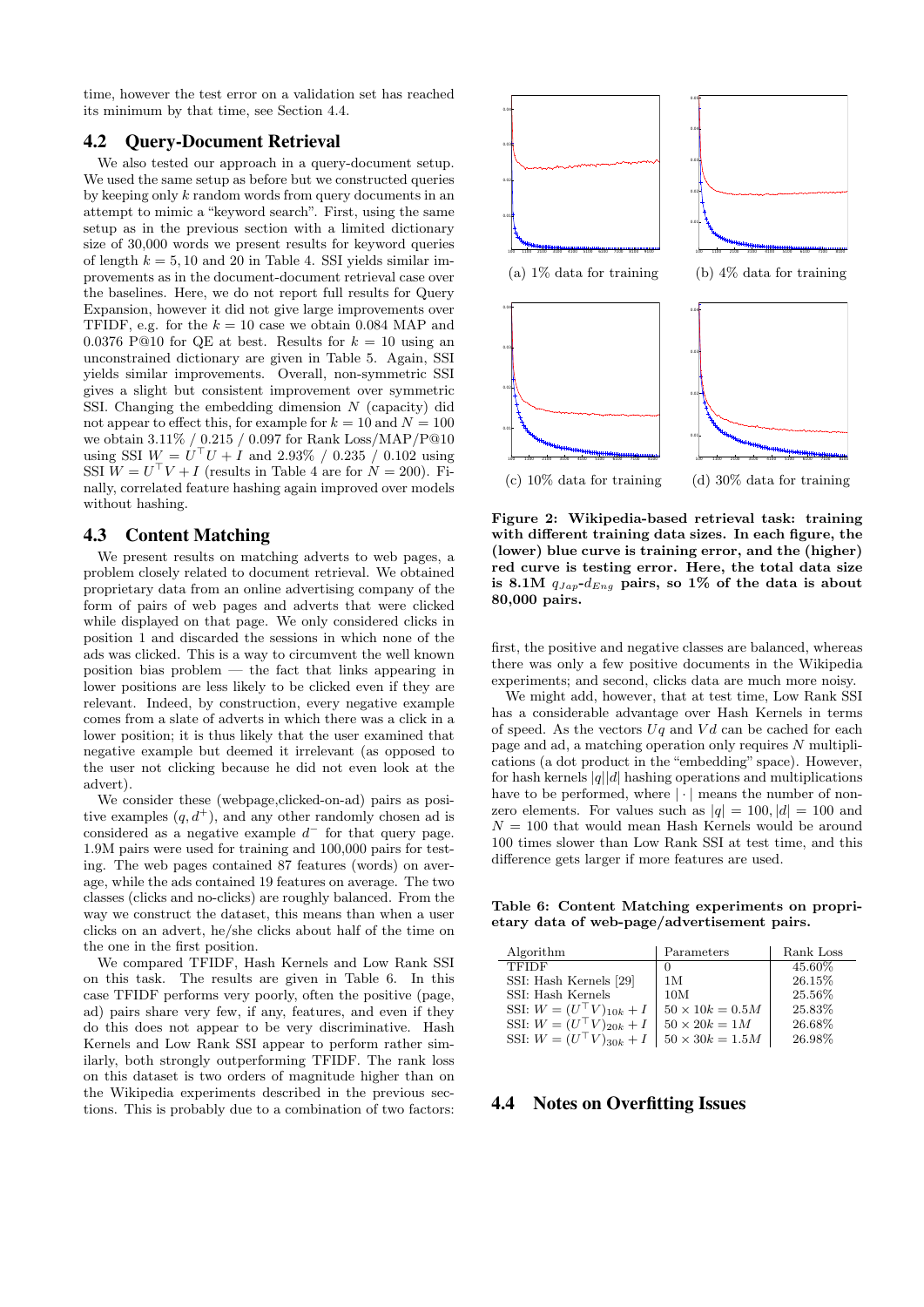Table 4: Empirical results for query-document ranking on Wikipedia where query has  $k$  keywords (this experiment uses a limited dictionary size of  $\mathcal{D} = 30,000$  words). For each k we measure the ranking loss, MAP and P@10 metrics.

|                                     |          |           | $k=5$             |                    |
|-------------------------------------|----------|-----------|-------------------|--------------------|
| Algorithm                           | Params   | Rank Loss | MAP               | P@10               |
| <b>TFIDF</b>                        | $\Omega$ | $21.6\%$  | $0.047 \pm 0.004$ | $0.023 \pm 0.0007$ |
| $\alpha$ LSI + $(1 - \alpha)$ TFIDF | $200D+1$ | 14.2%     | $0.049 \pm 0.004$ | $0.023 \pm 0.0007$ |
| SSI: $W = U^{\top} U + I$           | 200D     | 4.80%     | $0.161 \pm 0.007$ | $0.079 \pm 0.003$  |
| SSI: $W = U^{\top}V + I$            | 400D     | $4.37\%$  | $0.166 \pm 0.007$ | $0.083 \pm 0.003$  |
|                                     |          |           | $k=10$            |                    |
| Algorithm                           | Params   | Rank Loss | MAP               | P@10               |
| <b>TFIDF</b>                        | $\Omega$ | 14.0%     | $0.083 \pm 0.006$ | $0.035 \pm 0.001$  |
| $\alpha$ LSI + $(1 - \alpha)$ TFIDF | $200D+1$ | 9.73%     | $0.089 \pm 0.006$ | $0.037 \pm 0.001$  |
| SSI: $W = U^{\top} U + I$           | 200D     | 3.10%     | $0.2138 + 0.0009$ | $0.095 \pm 0.004$  |
| SSI: $W = U^{\top}V + I$            | 400D     | $2.91\%$  | $0.229 + 0.009$   | $0.100 \pm 0.004$  |
|                                     |          |           | $k=20$            |                    |
| Algorithm                           | Params   | Rank Loss | MAP               | P@10               |
| <b>TFIDF</b>                        | $\Omega$ | $9.14\%$  | $0.128 \pm 0.007$ | $0.054 \pm 0.002$  |
| $\alpha$ LSI + $(1 - \alpha)$ TFIDF | $200D+1$ | $6.36\%$  | $0.133 \pm 0.007$ | $0.059 \pm 0.002$  |
| SSI: $W = U^{\top} U + I$           | 200D     | 1.87%     | $0.287 \pm 0.01$  | $0.126 \pm 0.005$  |
| SSI: $W = U^{\top}V + I$            | 400D     | $1.80\%$  | $0.302 + 0.01$    | $0.130 + 0.005$    |

Table 5: Empirical results for query-document ranking for  $k = 10$  keywords (unlimited dictionary size of  $D = 2.5$  million words).

| Algorithm                           | Params           | Rank | MAP                                                                   | P@10 |
|-------------------------------------|------------------|------|-----------------------------------------------------------------------|------|
| <b>TFIDF</b>                        |                  |      | $12.86\%$   $0.128\pm0.008$   $0.035\pm0.003$                         |      |
| $\alpha$ LSI + $(1 - \alpha)$ TFIDF |                  |      | $200 \times 30k+1$   8.95\%   0.133\pm 0.051\pm 0.051\pm 0.051\$0.003 |      |
| SSI: $W = U^{\dagger} V + I$        | $400 \times 30k$ |      | $\vert$ 3.02\% $\vert$ 0.261 $\pm$ 0.010 $\vert$ 0.113 $\pm$ 0.004    |      |

As stated earlier, we did not experience overfitting problems in most of our experiments. However, overfitting happened when we reduced the training data to a very limited amount. Figure 2 shows a document-document wikipedia retrieval task (note that this is a different train/test document setup to sections 4.1 and so the results are not comparable) where we use different training data sizes.

It appears that overfitting occurs when training data size is very small (1% and 4%). The gap between training and testing error reduces with increased training data size, as expected. However, especially or larger training set sizes, one can see that we did not experience a divergence between train and test error as the number of iterations of online learning increased.

## 5. DISCUSSION

We have described a versatile, powerful set of discriminatively trained models for document ranking. Many "learning to rank" papers have focused on the problem of selecting the objective to optimize (given a fixed class of functions) and typically use a relatively small number of hand-engineered features as input. This work is orthogonal to those works as it studies models with large feature sets generated by all pairs of words between the query and target texts. The challenge here is that such feature spaces are very large, and we thus presented low rank models that deal with the memory, speed and capacity control issues. In fact, all of our proposed methods can be used in conjunction with other features and objective functions explored in previous work for further gains.

Many generalizations of our work are possible: adding

more features into our models as we just mentioned, generalizing to other kinds of nonlinear models, and exploring the use of the same models for other tasks such as question answering. In general, web search and other standard retrieval tasks currently often depend on entering query keywords which are likely to be contained in the target document, rather than the user directly describing what they want to find. Our models are capable of learning to rank using either the former or the latter.

## 6. ADDITIONAL AUTHORS

Additional authors: Yanjun Qi, NEC Labs America, Princeton, NJ, email: yanjun@nec-labs.com and Kunihiko Sadamasa NEC Labs America, Princeton, NJ, email: kunihiko@neclabs.com

## **REFERENCES**

- [1] R. Baeza-Yates, B. Ribeiro-Neto, et al. Modern information retrieval. Addison-Wesley Harlow, England, 1999.
- [2] D. M. Blei and J. D. McAuliffe. Supervised topic models. In In Advances in Neural Information Processing Systems (NIPS), 2007.
- [3] D. M. Blei, A. Ng, and M. I. Jordan. Latent dirichlet allocation. The Journal of Machine Learning Research, 3:993–1022, 2003.
- [4] R. Bunescu and M. Pasca. Using encyclopedic knowledge for named entity disambiguation. In In EACL, pages 9–16, 2006.
- [5] C. Burges, T. Shaked, E. Renshaw, A. Lazier, M. Deeds, N. Hamilton, and G. Hullender. Learning to